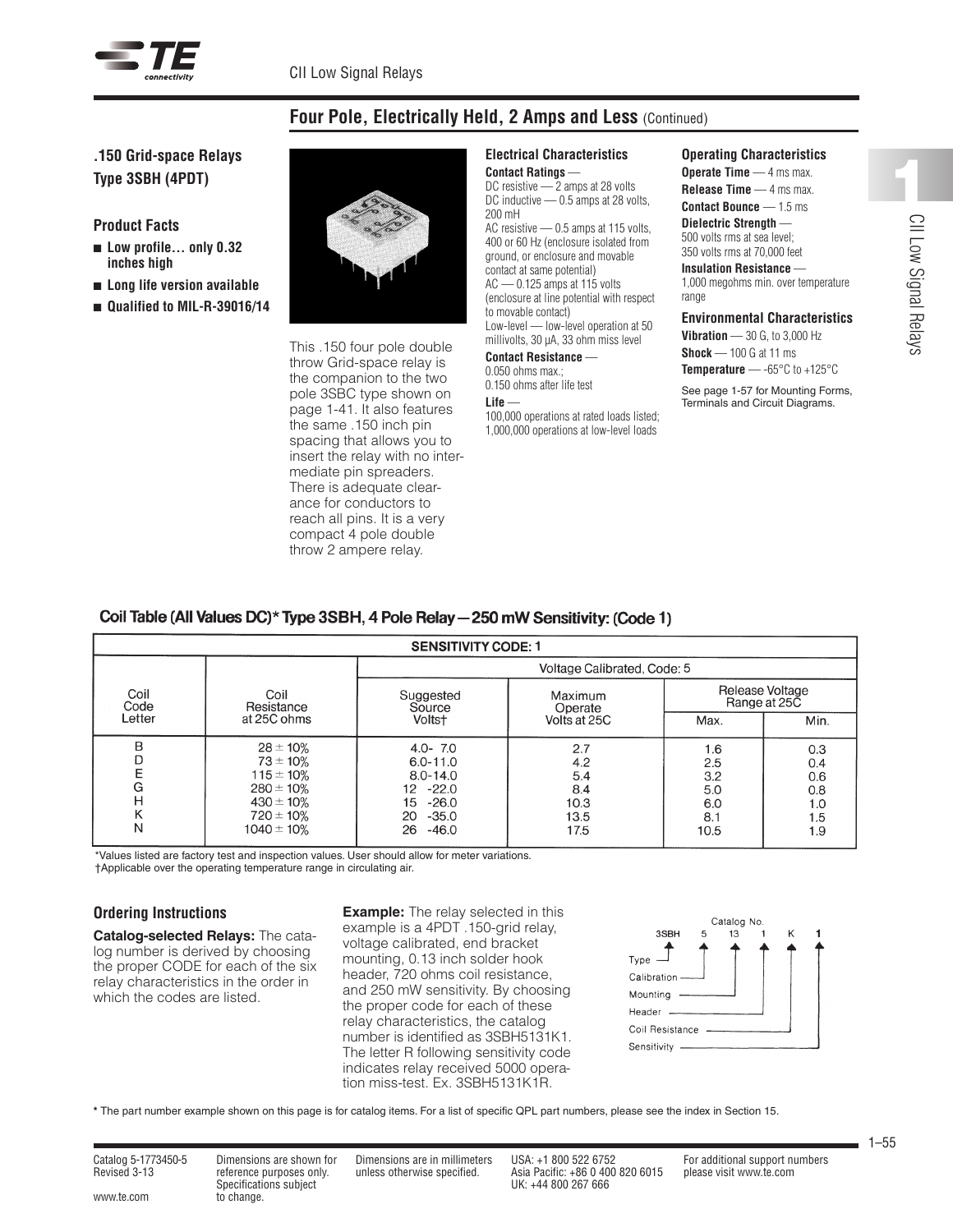

# **Four Pole, Electrically Held, 2 Amps and Less** (Continued)

**.150 Grid-space Hybrid Relays Type 3SBH (4PDT)**

**Product Facts**

- Low profile... only 0.32 **inches high**
- <sup>n</sup> **Long life version available**
- Qualified to MIL-R-39016/53 **& 54**



The 4PDT .150 Grid-space hybrid relays are advanced designs of the standard high reliability 4PDT .150 Gridspace relays. In the single diode version, the relay coilback electromotive force is suppressed to prevent circuit/component damage. With the dual diode version, a steering diode is added to the coil circuit, along with the suppression diode. This

steering diode prevents operation of the relay by reverse polarity voltages and protects the suppression diode. The single diode version is qualified to MIL-R-39016/53 and the dual diode is qualified to MIL-R-39016/54.

# **Electrical Characteristics**

**Contact Ratings** — DC resistive — 2 amps at 28 volts DC inductive - 0.5 amps at 28 volts, 200 mH AC resistive — 0.5 amps at 115 volts, 400 or 60 Hz (enclosure isolated from ground, or enclosure and movable contact at same potential) AC — 0.125 amps at 115 volts (enclosure at line potential with respect to movable contact) Low-level - 50 µA at 50mV

#### **Contact Resistance** 0.050 ohms max.; 0.150 ohms after life test

**Life** — 100,000 operations at rated loads listed; 1,000,000 operations at low-level loads

### **Operating Characteristics**

**Operate Time** — 4 ms max. **Release Time** — 6 ms max. **Contact Bounce** — 2.0 ms

**Dielectric Strength (Note 1)** — 500 volts rms at sea level; 350 volts rms at 70,000 feet

**Insulation Resistance (Note 1)** — 1,000 megohms min. over temperature range

### **Semiconductor Characteristics at 25°C**

**Max. Negative Transient** — 1 volt **Breakdown Voltage** —

100 Vdc @ 10 µA min. **Max. Leakage Current** —

1 µA @ 50 Vdc

**Note 1:** Tests for dielectric withstanding voltage and insulation resistance should be made with "coil terminals" shorted together to avoid unnecessary electrical stress to semiconductor elements.

See page 1-57 for Mounting Forms, Terminals and Circuit Diagrams.

## Coil Table (All Values DC)\* Type 3SBH, 4 Pole Relay - 250 mW Sensitivity: (Code 5 single diode, Code 6 dual diodes)

| <b>Single Diode</b><br><b>SENSITIVITY CODE: 5</b> |                                                                                                                           |                                                                                                               |                                                  |                                                |                                               |  |  |
|---------------------------------------------------|---------------------------------------------------------------------------------------------------------------------------|---------------------------------------------------------------------------------------------------------------|--------------------------------------------------|------------------------------------------------|-----------------------------------------------|--|--|
|                                                   |                                                                                                                           | Voltage Calibrated, Code: 5                                                                                   |                                                  |                                                |                                               |  |  |
| Coil<br>Code<br>Letter                            | Coil<br>Resistance<br>at 25C ohms                                                                                         | Suggested<br>Source<br>Voltst                                                                                 | Maximum<br>Operate<br>Volts at 25C               | Release Voltage<br>Range at 25C                |                                               |  |  |
|                                                   |                                                                                                                           |                                                                                                               |                                                  | Max.                                           | Min.                                          |  |  |
| B<br>D<br>E<br>G<br>$\overline{H}$<br>Κ<br>N      | $28 \pm 10\%$<br>$73 \pm 10\%$<br>$115 \pm 10\%$<br>$280 \pm 10\%$<br>$430 \pm 10\%$<br>$720 \pm 10\%$<br>$1040 \pm 10\%$ | $4.0 - 7.0$<br>$6.0 - 11.0$<br>$8.0 - 14.0$<br>$12 - 22.0$<br>$-26.0$<br>15<br>$-35.0$<br>20<br>$-46.0$<br>26 | 2.7<br>4.2<br>5.4<br>8.4<br>10.3<br>13.5<br>17.5 | 1.6<br>2.5<br>3.2<br>5.0<br>6.0<br>8.1<br>10.5 | 0.3<br>0.4<br>0.6<br>0.8<br>1.0<br>1.5<br>1.9 |  |  |
| <b>Dual Diode</b><br><b>SENSITIVITY CODE: 6</b>   |                                                                                                                           |                                                                                                               |                                                  |                                                |                                               |  |  |
| в<br>D<br>E<br>G<br>$\overline{H}$<br>Κ<br>N      | $28 \pm 10\%$<br>$73 \pm 10\%$<br>$115 \pm 10\%$<br>$280 \pm 10\%$<br>$430 \pm 10\%$<br>$720 \pm 10\%$<br>$1040 \pm 10%$  | $4.0 - 7.0$<br>$6.0 - 11.0$<br>$8.0 - 14.0$<br>12.0-22.0<br>15 -26.0<br>$-35.0$<br>20<br>$-46.0$<br>26        | 3.7<br>5.2<br>6.4<br>9.4<br>11.3<br>14.5<br>18.1 | 2.3<br>3.2<br>3.9<br>5.7<br>6.7<br>8.8<br>11.1 | 0.5<br>0.6<br>0.8<br>1.0<br>1.2<br>1.7<br>2.1 |  |  |

\*Values listed are factory test and inspection values. User should allow for meter variations.

†Applicable over the operating temperature range in circulating air.

1–56

www.te.com to change.

Specifications subject UK: +44 800 267 666

Catalog 5-1773450-5 Dimensions are shown for Dimensions are in millimeters USA: +1 800 522 6752 For additional support numbers Revised 3-13 reference purposes only. unless otherwise specified. Asia Pacific: +86 0 400 820 6015 please visit www.te.com